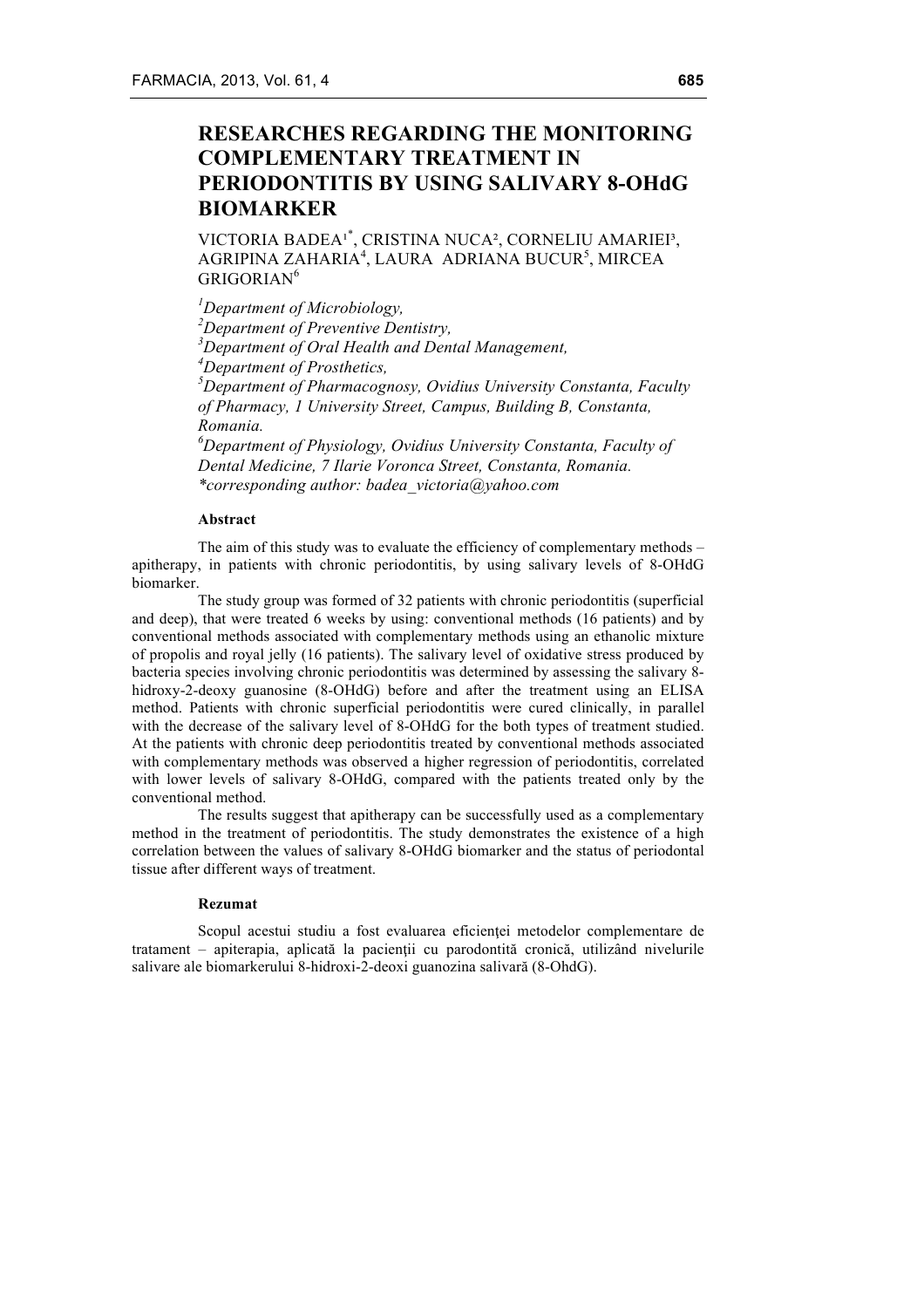Grupul de studiu a fost format din 32 pacienți cu parodontită cronică (superficială şi profundă), care au fost trataţi 6 săptămâni prin metode convenţionale (16 pacienţi) şi metode convenţionale asociate cu metode complementare, folosind un amestec de propolis şi lăptişor de matcă într-o soluţie alcoolică (16 pacienţi).

Nivelul stresului oxidativ salivar produs de speciile bacteriene implicate în producerea parodontitei cronice s-a evaluat prin determinarea biomarkerului salivar 8- OHdG înainte şi după tratament, utilizând metoda ELISA.

Pacienții cu parodontită cronică superficială s-au vindecat clinic, în paralel cu normalizarea nivelului salivar al biomarkerului 8-OHdG pentru ambele modalități de tratament studiate. La pacientii cu parodontită cronică profundă tratați prin metode conventionale asociate cu metode complementare s-a observat o ameliorare clinică evidentă a bolii parodontale, concomitent cu niveluri salivare mai mici ale biomarkerului 8-OHdG, comparativ cu pacienţii care au fost trataţi numai prin metode convenţionale. Rezultatele sugerează că apiterapia poate fi folosită cu succes ca metodă complementară în tratamentul parodontitei. Studiul demonstrează existenţa unei corelaţii între valorile biomarkerului salivar 8-OHdG și starea țesutului parodontal după diferite modalități de tratament.

**Keywords**: apitherapy, 8-OHdG, periodontitis.

# **Introduction**

Periodontal disease can be defined as an inflammatory disease that affects the supporting structures of teeth [7]; in the present, many researchers appreciated that periodontal disease is one of the major public health problem in the world and is the most common cause of tooth loose in adults [7, 15].

Periodontal disease is associated with anaerobic and microaerophilic bacteria that produce enzymes and toxins that can cause directly tissue damage to periodontal tissue [8, 14, 15, 21].

Therefore, in the periodontal tissue the presence of parodontopathogenic bacteria will activate phagocytes that release reactive oxygen species; their presence will generate destructive processes in the periodontal tissue and cause DNA and protein damages, lipid peroxidation [12, 17]; an important marker for the DNA damage present in saliva is 8hidroxy-2-deoxy guanosine (8-OHdG), that is the result of a guanosine oxidation, process induced by reactive oxygen species [18, 19, 22, 23].

Conventional therapy in periodontitis consists of mechanical therapy, surgical treatment, and antibiotics - indicated to prevent locally or systemic complications [6].

On the other side, antibiotic therapy has some disadvantages such as: toxicity problems, possibility to develop allergies, resistance of anaerobic bacteria species that became in the present a serious problem worldwide and sometimes a high cost [6, 7].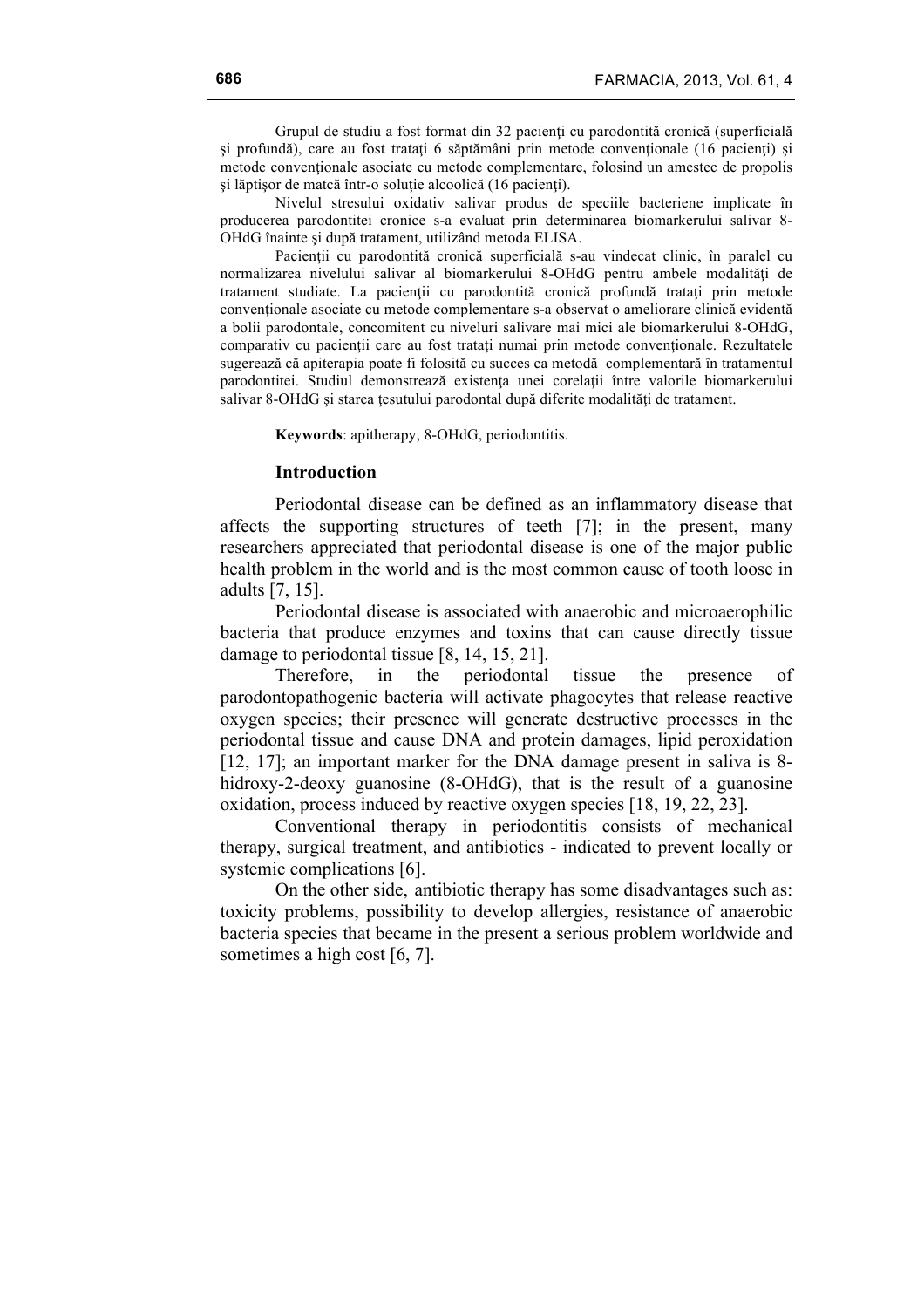Therefore, new strategies for treatment of periodontal disease must be developed and especially the discovery of an alternative treatment that will partially or totally exclude the use of antibiotics  $[2, 4, 9]$ .

In this context, special attention has been accorded to natural medication, among which apitherapy (therapy can include the use of honey, propolis, pollen, royal jelly and bee venom), that could bee a good alternative [9, 11, 16].

Having a very good anti-inflammatory effect, honey can bee used in periodontitis treatment; antioxidant effect of honey was demonstrated by their protective activity to the periodontal tissue against damage of free radicals produced following inflammatory response [2].

Royal jelly contains 17 amino acids, vitamins and trace elements like zinc, copper and manganese; these elements are endogenous components of the detoxifying enzymes and furthermore, they contain a substance with antibiotic effect named royalisin [2, 11].

Modern research has shown that propolis is composed of more than 150 individual substances (flavonoids, phenolic compounds, aromatic acids) that have many biological effects such as: anti-inflammatory, antimicrobial, antioxidant, immunomodulatory and analgesic effects [1, 2, 3].

Among these effects, antimicrobial activity is focused against many pathogenic microorganisms such as bacteria, viruses and fungi; also, was reported that propolis has significant antimicrobial activities in saliva samples from periodontitis patients**,** suggesting that propolis can be used to inhibit oral microbial species [5, 10].

Because periodontitis is an infectious disease in which the bacterial oxidative stress is a very important process, our study aimed to compare results in periodontitis treatment by conventional methods with the mixed treatment (conventional and complementary methods - apitherapy), using the 8-OHdG salivary biomarker.

### **Materials and Methods**

# *Study group*

The study group consisted of 32 patients (18 males; 14 females), aged 35-44 years, living in Constanta, Romania, who had varying degrees of periodontitis. Ethical permission to conduct this study was given by the Professional Ethical Committee of Ovidius University, Constanta, in order to respect the ethical principles for medical research involving human subject, given by the World Medical Association Declaration of Helsinki. After periodontal examination including: BOP (bleeding on probing), API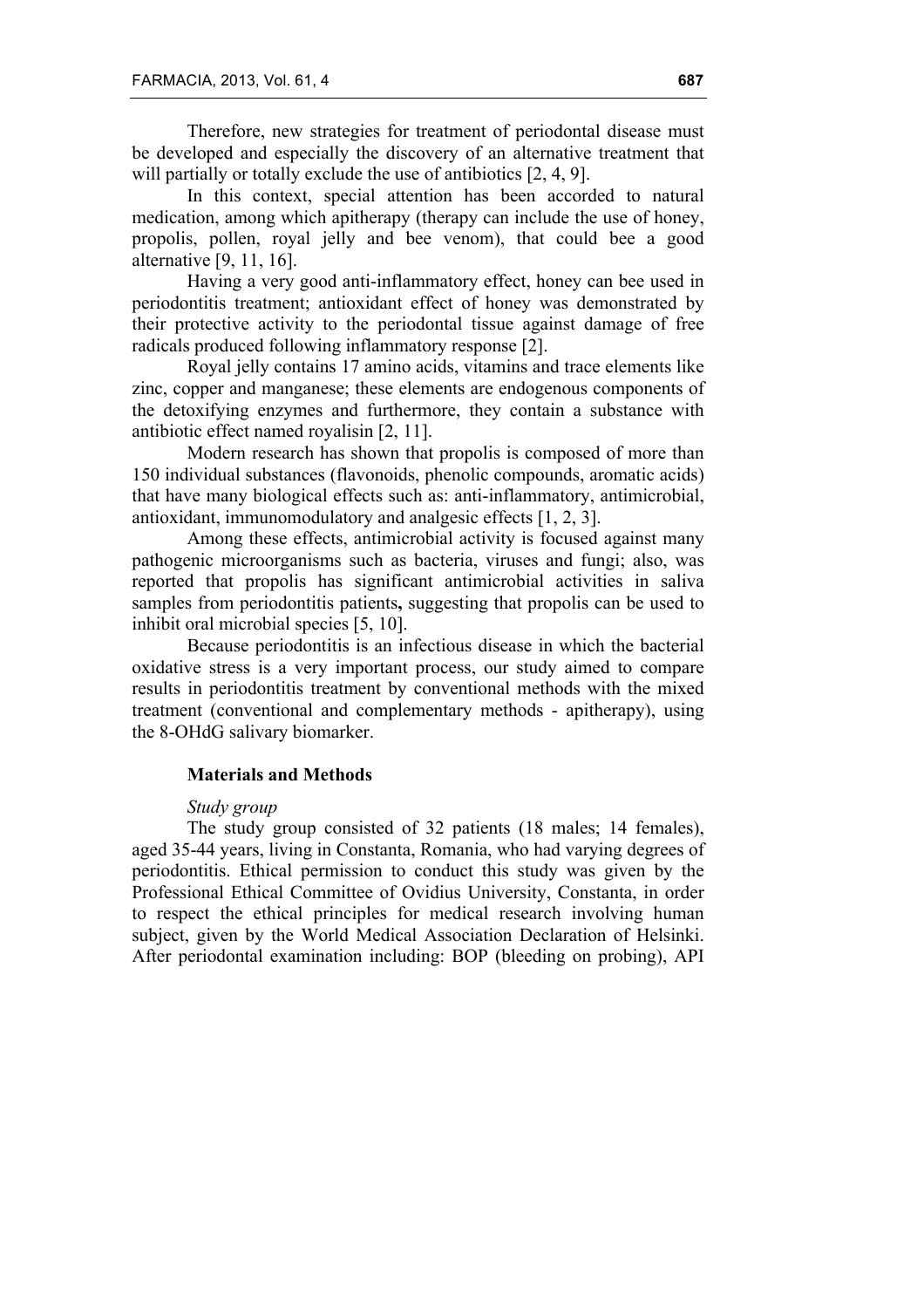(approximal plaque index), PPD (probing pocket depth), the patients were separated in 2 groups:

-chronic deep periodontitis-16 patients (8 males; 8 females)

-chronic superficial periodontitis-16 patients (10 males; 6 females).

In the end of clinical evaluation, each group was divided in 2 subgroups likewise:

-chronic depth periodontitis - first group (4 male; 4 female), that were treated by conventional therapy (mechanical scaling, root planning, surgical treatment) and second group (4 male; 4 female) were mixed treated, in combination - conventional therapy and apitherapy.

- chronic superficial periodontitis - first group (5 male; 3 female), that were treated by conventional therapy (mechanical scaling, root planning, surgical treatment) and second group (5 male; 3 female) were mixed treated, in combination-conventional therapy and apitherapy.

Clinical orodental status was assessed before treatment and was repeated 3 weeks and 6 weeks after treatment by two examiners in the Department of Preventive Dentistry Ovidius University Constanta, Romania, Faculty of Dental Medicine.

## *Apitherapy*

A mixture of 100 mg propolis, 150 mg royal jelly, in 7.5 mL 12% ethanol was used as complementary treatment; the treatment consisted of mixture application in certain periodontal pockets once a week for 6 weeks, using a syringe.

## *Saliva sampling*

Saliva samples were collected using a standard method, compatible with analysis of biomarkers, namely passive collection in sterile containers.

The samples were obtained before the treatment, in the same appointment with the clinical exam, but right before the oral examination (to avoid blood contamination of the saliva samples). The saliva collection was repeated in the same conditions 6 weeks after the treatment.

Saliva samples were used for measuring the level of oxidative stress by assessing the salivary level of 8-OHdG biomarker.

### *8-OHdG analyses*

The salivary 8-OHdG determination was performed using an ELISA kit (Cayman Chemical, USA). This assay is based on the competition between sample 8-OHdG and 8-OH-dG-acetylcolinesterase conjugate for a limited amount of 8-OHdG monoclonal antibody.

# *Statistical analyses*

Statistical analysis was performed using SPSS 14.0 for Windows and MedCalc 11.3.0. Differences between the levels of 8-OHdG before and after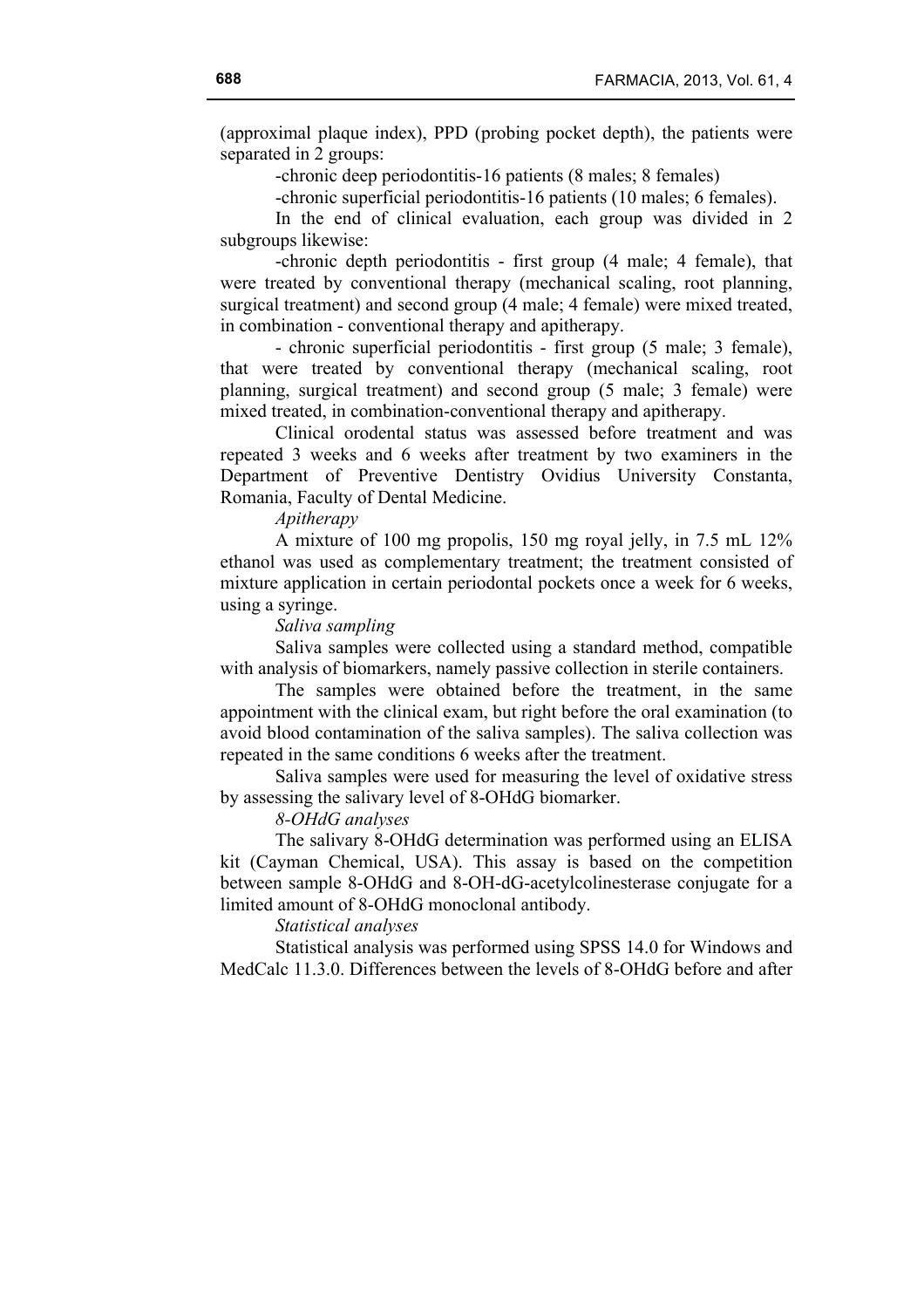treatment were analyzed by using Student's t-test,  $p \le 0.05$  (two tail). Analysis of the correlation between variables was made by measuring Pearson coefficient. All statistical analyses were performed using statistics software; the statistical significance of the results was defined:  $p<0.05$ .

# **Results and Discussion**

The patients with superficial chronic periodontitis, in the both studied groups were clinically cured and in parallel the salivary level of 8- OHdG decreased:

-in the conventional treatment, the decrease of 8-OHdG was from 2.48±0.26 ng/mL to 1.75±0.13 ng/mL;

-in the mixed treatment, conventional treatment associated with apitherapy, the decrease of 8-OHdG was observed from 2.48±0.26 ng/mL to 1.58±0.08 ng/mL.

Clinical healing was made quickly after the mixed treatment (3weeks) and after 6 weeks using only the conventional treatment.

Statistical processing of the data showed a significant difference in the mean value of salivary levels of 8-OHdG before and after the treatment  $(p<0.001)$  in the both types of treatment; similarly, there is a significant difference in the mean value of salivary levels of 8-OHdG in periodontal patients mixed treated compared with conventional treated patients (p=0.011) (Table I).

**Table I**

The 8-OHdG level according to the type of treatment in chronic superficial periodontitis

| $8-OHdG$ (ng/mL)                       | n | Range | Mean $\pm SD$   | <b>SE</b> mean |             |
|----------------------------------------|---|-------|-----------------|----------------|-------------|
| Conventional treatment                 | 8 | 0.35  | $1.75 \pm 0.13$ | 0.04           |             |
| Conventional treatment<br>& Apitherapy | 8 | 0.22  | $1.58 \pm 0.08$ | 0.02           | $0.011$ (*) |
| $\ast$<br>0.05                         |   |       |                 |                |             |

For the groups of patients with deep chronic periodontitis, a clinical improvement was observed in parallel with the decrease in salivary levels of 8-OHdG.

-in conventional treatment, the decrease of 8-OHdG was from 3.87±0.12 ng/mL to 3.09±0.51ng/mL;

-in mixed treatment, conventional treatment associated with apitherapy, the decrease of 8-OHdG was made from  $3.87\pm0.12$  ng/mL to 2.54±0.47ng/mL.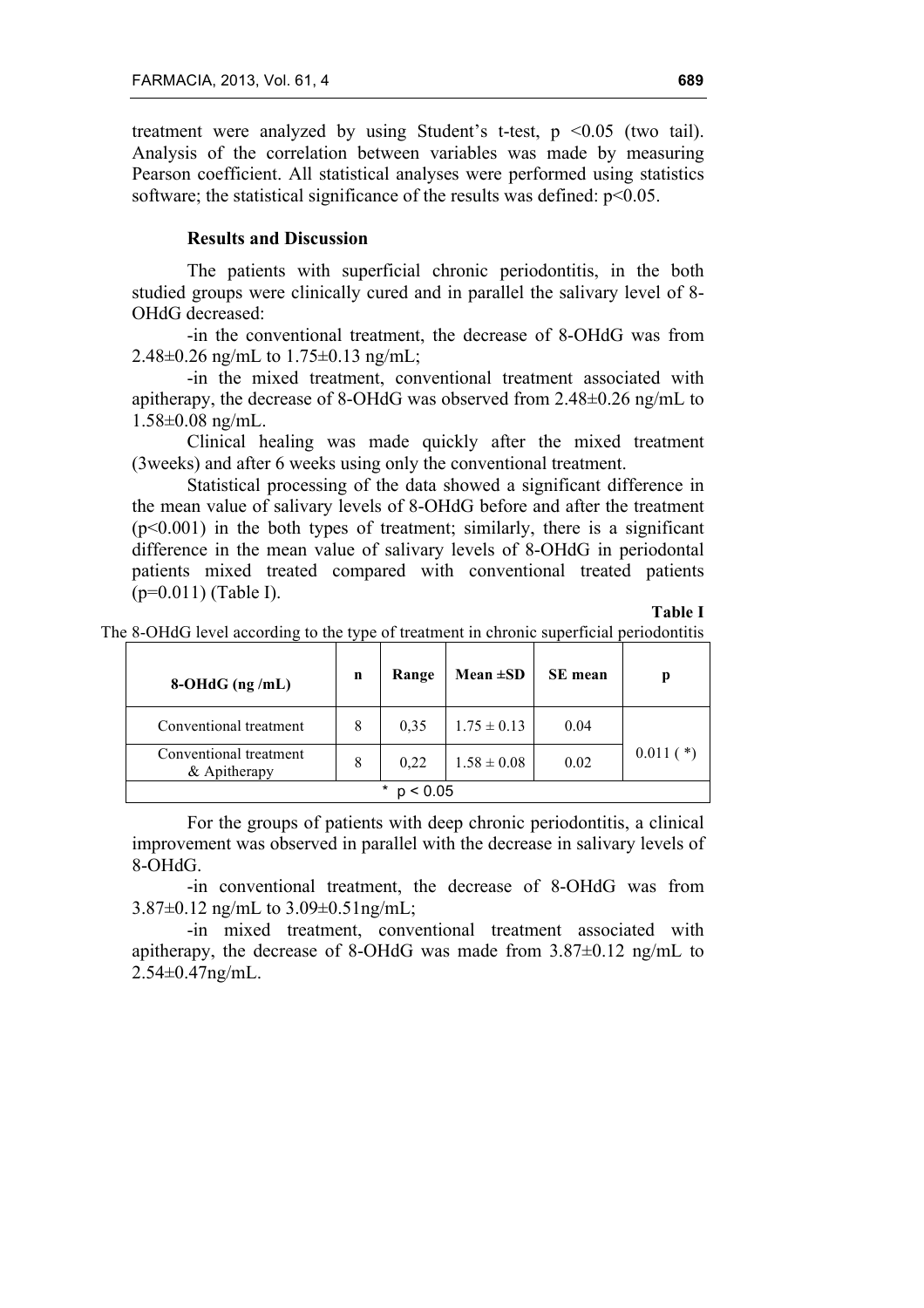Statistical processing of the data showed a significant difference in the mean value of salivary levels of 8-OHdG before and after the treatment  $(p<0.001)$  for the both methods of treatment; also, a statistical difference was observed in the mean value of salivary levels of 8-OHdG in periodontal patients mixed treated compared with conventional treated patients (p=0.021) (Table II).

#### **Table II**

| $8-OHdG$ (ng/mL)                       | n | Range | Mean $\pm SD$   | <b>SE</b> mean | p           |
|----------------------------------------|---|-------|-----------------|----------------|-------------|
| Conventional treatment                 | 8 | 1.43  | $3.09 \pm 0.51$ | 0.18           |             |
| Conventional treatment &<br>Apitherapy | 8 | 1.39  | $2.54 \pm 0.47$ | 0.16           | $0.021$ (*) |
| $\ast$<br>0.05                         |   |       |                 |                |             |

The 8-OHdG level according to the type of treatment in chronic deep periodontitis

Very important for the clinical evaluation was the periodontal pockets depth, that shows a significant decrease in chronic periodontal deep from  $5.44\pm0.87$  mm to  $4.61\pm0.05$  mm after the conventional treatment and to 4.27± 0.08 mm after the mixed treatment.

The analysis of the correlation between the individuals salivary levels of 8-OHdG and the pocket depth (Pearson coefficient) shows that there is a high significant relationship  $(r=0.990)$  between this two variables in mixed treatment (Table III).

#### **Table III**

The correlation of the 8-OHdG level and periodontal pockets in deep chronic periodontitis

| 8 OHdG (ng/mL)                                                                                                       | Probing depth (mm) |                                       |  |  |  |  |
|----------------------------------------------------------------------------------------------------------------------|--------------------|---------------------------------------|--|--|--|--|
| <b>Conventional treatment</b>                                                                                        | $Sig.(2-tailed)^T$ | Pearson Correlation / Sig. (2-tailed) |  |  |  |  |
| Conventional treatment &<br>Apitherapy                                                                               | $0.000$ (*)        | $0.990$ (**) / $0.000$ (*)            |  |  |  |  |
| <sup>1</sup> Paired Samples T test, ** Correlation is significant at the 0.01 level (2-<br>$*$ p < 0,001,<br>tailed) |                    |                                       |  |  |  |  |
|                                                                                                                      |                    |                                       |  |  |  |  |

In the same time, there were not significant differences between the gender and the salivary levels of 8-OHdG no matter the method of treatment used in all groups studied  $(p>0.05)$ .

Periodontitis is recognized as a major public health problem in the world and is the most common cause of tooth loss in adults according to the World Health Organization [20].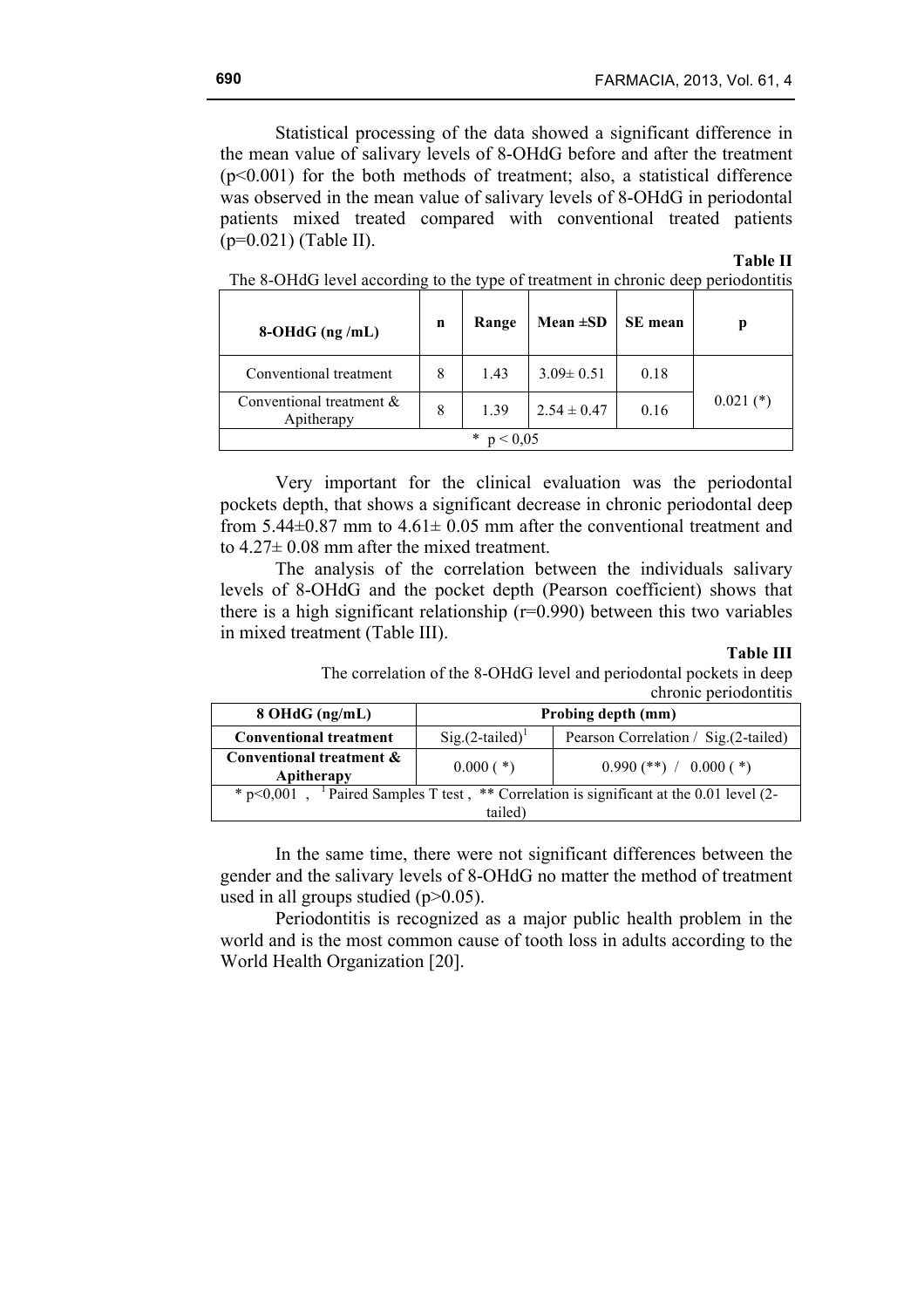In this context, many researches have reported the benefits of apitherapy in periodontal disease and suggested that, in the future, apitherapy should play a key role in periodontits treatment [1, 2, 9].

On the other side, a direct proportional relationship between salivary level of 8-OHdG biomarker and the severity of periodontal disease was demonstrated in many studies [19, 22, 23].

According to our results, the association between propolis and royal jelly in alcoholic solution with conventional treatment of periodontal disease was demonstrated to have benefic effects in the evolution of periodontal disease.

So, in the both groups of chronic superficial periodontitis, the salivary level of 8-OHdG decreased and became normal in the same time with clinical healing, but clinical healing was achieved quickly after mixed treatment (3 weeks) compared with conventional treatment (6 weeks).

At patients with deep chronic periodontitis mixed treated, salivary levels of 8-OHdG decreased rapidly and it was associated with a greater clinical improvement in comparison with the patients treated only by conventional method.

It is very difficult to compare the results of different researchers, because there are differences in the composition of propolis and in the modalities of preparing the ethanol extracts from propolis.

So, Renata Cairo *et al.* [13] showed a regression of 95% gingivitis and suppuration in all the teeth irrigated with 10% Brazilian green propolis gel after 5 weeks of treatment. Their results suggest that propolis gel could be used as an adjuvant therapeutic method assigned for the treatment of chronic periodontitis.

Feres M. et al. [3] reported that propolis showed significant antimicrobial proprieties in saliva samples from periodontally healthy and diseased subjects, suggesting that this substance may be used therapeutically in the future.

Although results obtained in our study are similar, a significant correlation was found between salivary levels of 8-OHdG and clinical status in all forms of periodontitis, therefore recommended propolis and royal jelly can be used in the treatment of chronic periodontal disease In this regard, the results of our study suggest that 8-OHdG may provide useful information regarding periodontal status before and after treatment.

Finally, the most important results of this study regard the patients treated with these natural products mentined above. They cured quickly the superficial chronic periodontitis and improved the deep chronic periodontitis.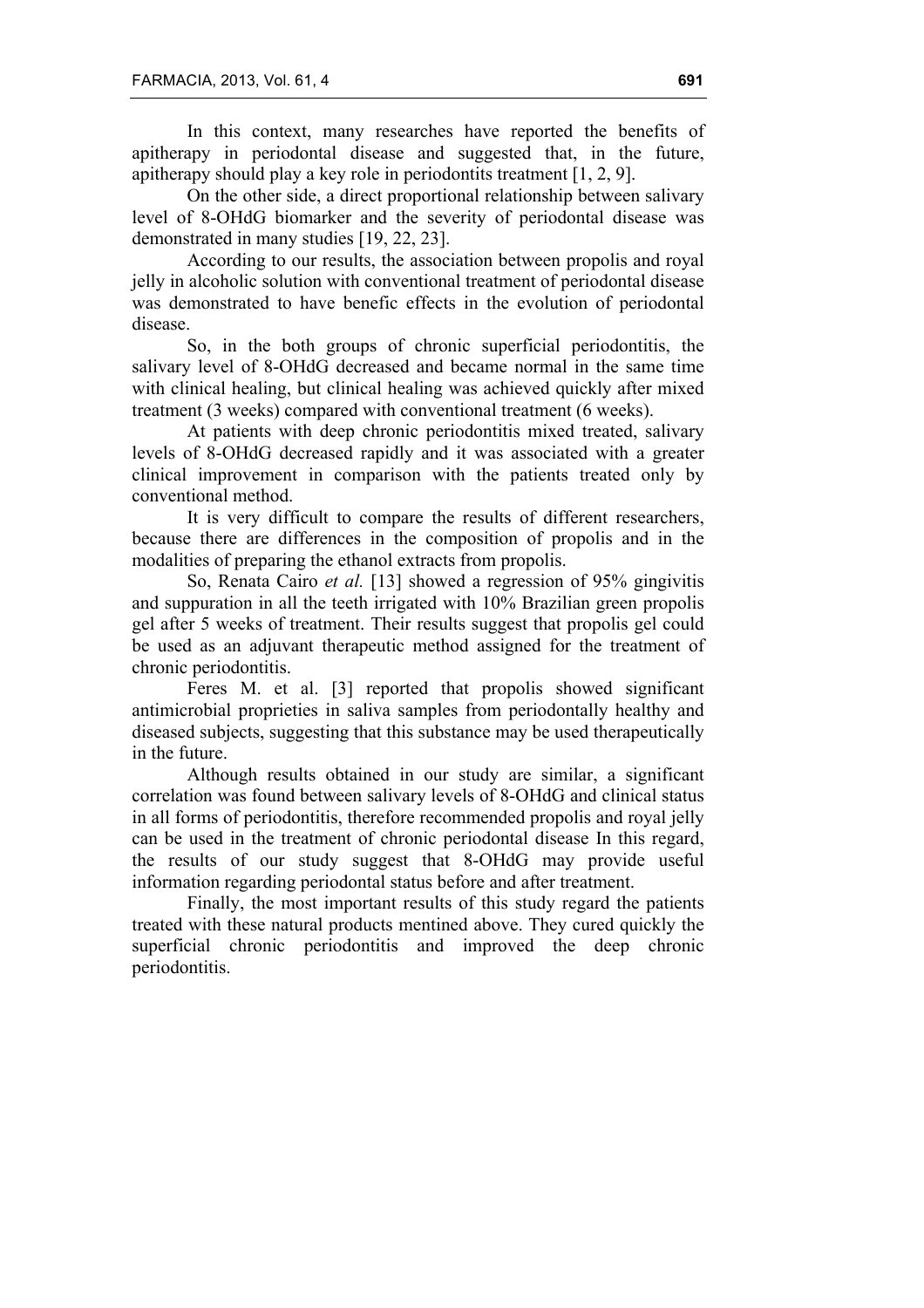Because periodontitis is, according World Health Organization one of the most important problems of the oral health in the world, it is necessary to discover a new strategy for a more effective treatment based on natural products.

Our study focused only on chronic periodontitis, but further studies using this mixture of natural products are needed for a large number of subjects in all age groups and with other form of periodontitis for established the benefits of this natural therapy.

## **Conclusions**

Ethanolic mixture of propolis and royal jelly used in periodontitis treatment showed a significant effect in the remission of this disease, suggesting that this complex may be used as an adjuvant to periodontal treatment - results after mixed treatment are more effective than conventional treatment, results evaluated by clinical and biochemical parameters.

The study demonstrates the existence of a correlation between the values of salivary 8-OHdG biomarker and the status of periodontal tissue after different ways of treatment. Future research with a greater number of subjects is needed to establish the efficiency as an alternative method for treatment of periodontitis.

The natural remedies, including apitherapy, are expected to be widely used in the future. That is the reason why a research strategy for new pharmaceutical results based on natural products is necessary.

#### **Acknowledgments**

This work was supported by CNCSIS-UEFISCSU, project PN II- IDEAS, 1131/16.01.2009 - "The study for the determination of salivary 8 hidroxydeoxyguanosine-oxidative stress biomarker, as a screening population method and monitorisation of the periodontal disease".

#### **References**

- 1. Abhishek P., Manuel S., Thomas M., Kundabala M., Propolis and its potential uses in oral health, *International Journal of Medicine and Medical Sciences*, 2010, 2, 210-215.
- 2. Annpoorna Ahuja, Vipin Ahuja: Apitherapy, A sweet approach to dental diseases-Part I: Honey, *J. Adv. Dental Research*, 2010, 81-86.
- 3. Ferez M., Figueiredo I.C., *In vitro* antimicrobial activity of plant extracts and propolis in saliva samples of healthy and periodontally involved subjects, *J. Int. Acad. Periodontology*, 2005, (3), 90-96.
- 4. Gebarra E.C, Pustiglioni A., N., Propolis extract as an adjuvant to periodontal treatment, Oral Health, *Prev. Dent*, 2003, (1), 29-35.